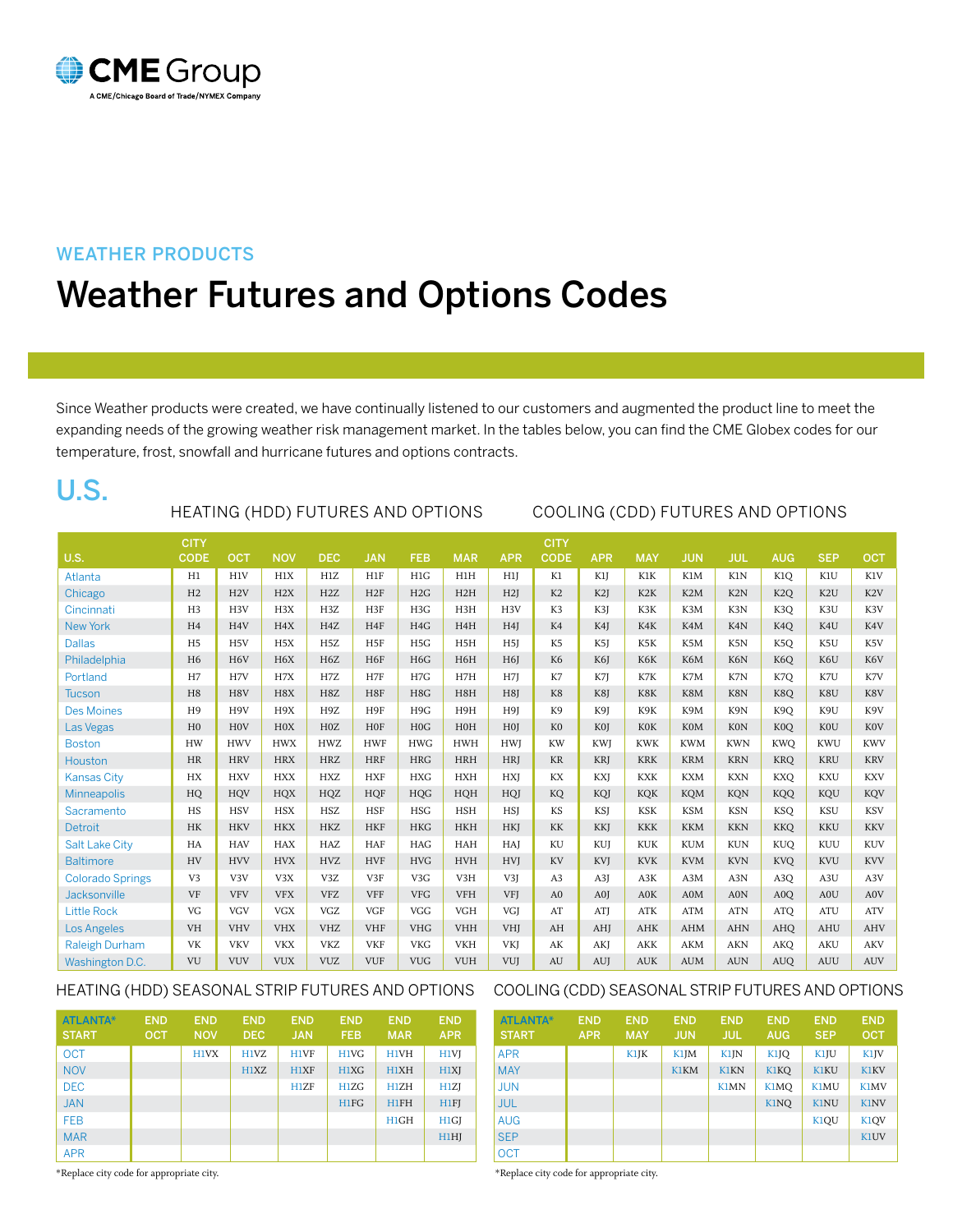### WEEKLY AVERAGE TEMPERATURE FUTURES AND OPTIONS

| <b>CITIES</b>           | <b>HDD CODE</b> |
|-------------------------|-----------------|
| Atlanta                 | H11-H15         |
| Chicago                 | H21-H25         |
| Cincinnati              | H31-H35         |
| <b>New York</b>         | H41-H45         |
| <b>Dallas</b>           | H51-H55         |
| Philadelphia            | H61-H65         |
| Portland                | H71-H75         |
| <b>Tucson</b>           | H81-H85         |
| <b>Des Moines</b>       | H91-H95         |
| Las Vegas               | H01-H05         |
| <b>Boston</b>           | HW1-HW5         |
| Houston                 | HR1-HR5         |
| <b>Kansas City</b>      | KX1-KX5         |
| Minneapolis             | HQ1-HQ5         |
| Sacramento              | KS1-KS5         |
| Detroit                 | HK1-HK5         |
| <b>Salt Lake City</b>   | HA1-HA5         |
| <b>Baltimore</b>        | HV1-HV5         |
| <b>Colorado Springs</b> | V31-V35         |
| Jacksonville            | VF1-VF5         |
| <b>Little Rock</b>      | VG1-VG5         |
| <b>Los Angeles</b>      | VH1-VH5         |
| <b>Raleigh Durham</b>   | VK1-VK5         |
| Washington D.C.         | VU1-VU5         |

### Cooling (CAT) Futures and Options U.S. continued **CANADA**

|               | <b>CITY</b>    |                  |                  |                  |                  |                  |                  |                  |
|---------------|----------------|------------------|------------------|------------------|------------------|------------------|------------------|------------------|
| <b>CANADA</b> | <b>CODE</b>    | <b>APR</b>       | <b>MAY</b>       | <b>JUN</b>       | JUL              | <b>AUG</b>       | <b>SEP</b>       | OCT              |
| Calgary       | V <sub>2</sub> | V2J              | V2K              | V2M              | V2N              | V2O              | V <sub>2</sub> U | V2V              |
| Edmonton      | V <sub>4</sub> | V <sub>4</sub> J | V <sub>4</sub> K | V <sub>4</sub> M | V <sub>4</sub> N | V <sub>4</sub> O | V <sub>4</sub> U | V <sub>4</sub> V |
| Montreal      | V5             | V5J              | V <sub>5</sub> K | V <sub>5</sub> M | V <sub>5</sub> N | V <sub>5</sub> O | V5U              | V <sub>5</sub> V |
| Toronto       | V1             | V1J              | V <sub>1</sub> K | V1M              | V <sub>1</sub> N | V <sub>1</sub> O | V <sub>1</sub> U | V7V              |
| Vancouver     | V8             | V8I              | V8K              | V8M              | V8N              | V8O              | V8U              | V8V              |
| Winnipeg      | V9             | V9J              | V9K              | V9M              | V9N              | V <sub>9</sub> O | V9U              | V9V              |

### COOLING (CAT) SEASONAL STRIP FUTURES and options

| <b>CALGARY*</b><br><b>START</b> | <b>END</b><br><b>APR</b> | <b>END</b><br><b>MAY</b> | <b>END</b><br><b>JUN</b> | <b>END</b><br><b>JUL</b> | <b>END</b><br><b>AUG</b>      | <b>END</b><br><b>SEP</b> | <b>END</b><br><b>OCT</b> |
|---------------------------------|--------------------------|--------------------------|--------------------------|--------------------------|-------------------------------|--------------------------|--------------------------|
| <b>APR</b>                      |                          | V2JK                     | V2JM                     | V <sub>2</sub> JN        | V <sub>2</sub> JQ             | V <sub>2</sub> JU        | V <sub>2</sub> JV        |
| <b>MAY</b>                      |                          |                          | V <sub>2</sub> KM        | V <sub>2</sub> KN        | V <sub>2</sub> KQ             | V <sub>2</sub> KU        | V <sub>2</sub> KV        |
| <b>JUN</b>                      |                          |                          |                          | V <sub>2</sub> MN        | V <sub>2</sub> M <sub>O</sub> | V <sub>2</sub> MU        | V <sub>2</sub> MV        |
| <b>JUL</b>                      |                          |                          |                          |                          | V <sub>2</sub> NO             | V <sub>2</sub> NU        | V <sub>2</sub> NV        |
| <b>AUG</b>                      |                          |                          |                          |                          |                               | V <sub>2</sub> OU        | V <sub>2</sub> OV        |
| <b>SEP</b>                      |                          |                          |                          |                          |                               |                          | V <sub>2</sub> UV        |
| <b>OCT</b>                      |                          |                          |                          |                          |                               |                          |                          |

\*Replace city code for appropriate city.

### Heating (HDD) futures AND OPTIONS Cooling (CDD) futures AND OPTIONS

### CITY CITY CANADA CODE OCT NOV DEC JAN FEB MAR APR CODE APR MAY JUN JUL AUG SEP OCT Calgary A2 A2V A2X A2Z A2F A2G A2H8 A2J P2 P2J P2K P2M P2N P2Q P2U P2V Edmonton A4 A4V A4X A4Z A4F A4G A4H A4J P4 P4J P4K P4M P4N P4Q P4U P4V Montreal A5 A5V A5X A5Z A5F A5G A5H A5J P5 P5J P5K P5M P5N P5Q P5U P5V Toronto A7 A7V A7X A7Z A7F A7G A7H A7J P7 P7J P7K P7M P7N P7Q P7U P7V Vancouver A8 A8V A8X A8Z A8F A8G A8H A8J P8 P8J P8K P8M P8N P8Q P8U P8V Winnipeg A9 A9V A9X A9Z A9F A9G A9H A9J P9 P9J P9K P9M P9N P9Q P9U P9V

### HEATING (HDD) SEASONAL STRIP FUTURES and options

| <b>CALGARY*</b><br><b>START</b> | <b>END</b><br><b>OCT</b> | <b>END</b><br><b>NOV</b> | <b>END</b><br><b>DEC</b>      | <b>END</b><br><b>JAN</b> | <b>END</b><br><b>FEB</b>      | <b>END</b><br><b>MAR</b> | <b>END</b><br><b>APR</b> |
|---------------------------------|--------------------------|--------------------------|-------------------------------|--------------------------|-------------------------------|--------------------------|--------------------------|
| <b>OCT</b>                      |                          | A <sub>2</sub> VX        | A <sub>2</sub> V <sub>Z</sub> | A <sub>2</sub> VF        | A <sub>2</sub> V <sub>G</sub> | A <sub>2</sub> VH        | A <sub>2</sub> VJ        |
| <b>NOV</b>                      |                          |                          | A <sub>2</sub> X <sub>Z</sub> | A <sub>2</sub> XF        | A <sub>2</sub> X <sub>G</sub> | A <sub>2</sub> XH        | A2XJ                     |
| <b>DEC</b>                      |                          |                          |                               | A2ZF                     | A2ZG                          | A2ZH                     | A2ZJ                     |
| <b>JAN</b>                      |                          |                          |                               |                          | A2FG                          | A2FH                     | A2FI                     |
| <b>FEB</b>                      |                          |                          |                               |                          |                               | A2GH                     | A2GI                     |
| <b>MAR</b>                      |                          |                          |                               |                          |                               |                          | A2HI                     |
| <b>APR</b>                      |                          |                          |                               |                          |                               |                          |                          |

\*Replace city code for appropriate city.

### COOLING (CDD) SEASONAL STRIP FUTURES and options

| <b>CALGARY*</b><br><b>START</b> | <b>END</b><br><b>APR</b> | <b>END</b><br><b>MAY</b> | <b>END</b><br><b>JUN</b> | <b>END</b><br><b>JUL</b>      | <b>END</b><br><b>AUG</b>      | <b>END</b><br><b>SEP</b> | <b>END</b><br><b>OCT</b> |
|---------------------------------|--------------------------|--------------------------|--------------------------|-------------------------------|-------------------------------|--------------------------|--------------------------|
| <b>APR</b>                      |                          | P <sub>2</sub> JK        | P <sub>2</sub> JM        | P <sub>2</sub> JN             | P <sub>2</sub> JQ             | P <sub>2</sub> JU        | P <sub>2</sub> JV        |
| <b>MAY</b>                      |                          |                          | P <sub>2</sub> KM        | P <sub>2</sub> KN             | P <sub>2</sub> KQ             | P <sub>2</sub> KU        | P <sub>2</sub> KV        |
| <b>JUN</b>                      |                          |                          |                          | P <sub>2</sub> M <sub>N</sub> | P <sub>2</sub> M <sub>O</sub> | P <sub>2</sub> MU        | P <sub>2</sub> MV        |
| <b>JUL</b>                      |                          |                          |                          |                               | P <sub>2</sub> NO             | P <sub>2</sub> NU        | P <sub>2</sub> NV        |
| <b>AUG</b>                      |                          |                          |                          |                               |                               | P <sub>2</sub> OU        | P <sub>2</sub> QV        |
| <b>SEP</b>                      |                          |                          |                          |                               |                               |                          | P <sub>2</sub> UV        |
| <b>OCT</b>                      |                          |                          |                          |                               |                               |                          |                          |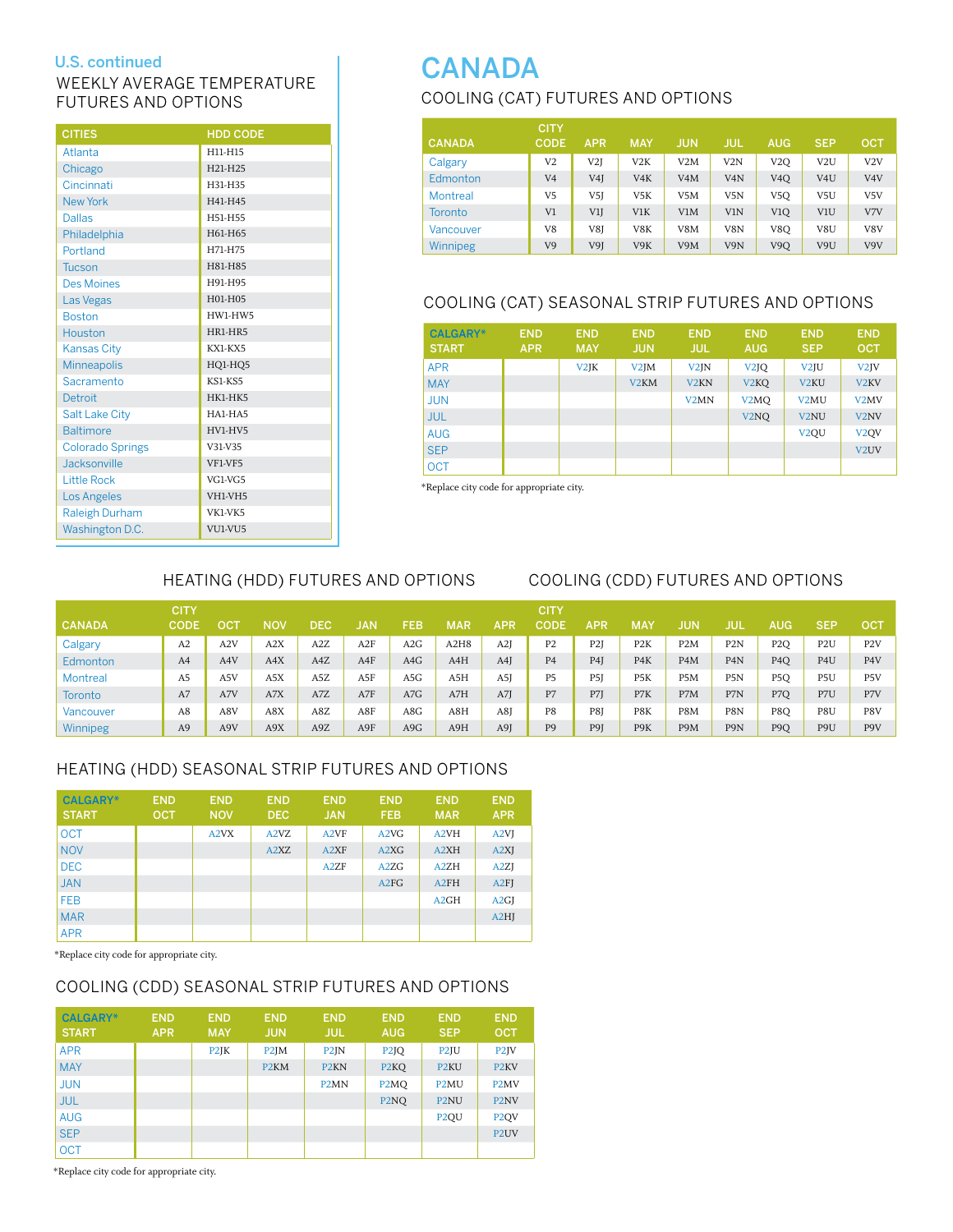## EUROPE

### Heating (HDD) futures and options Cooling (Cat) futures and options

|                  | <b>CITY</b>    |                  |                  |                  |              |            |            |                  | <b>CITY</b>    |                  |                  |                  |            |                  |                  |                  |
|------------------|----------------|------------------|------------------|------------------|--------------|------------|------------|------------------|----------------|------------------|------------------|------------------|------------|------------------|------------------|------------------|
| <b>EUROPE</b>    | <b>CODE</b>    | ост              | <b>NOV</b>       | <b>DEC</b>       | <b>JAN</b>   | <b>FEB</b> | <b>MAR</b> | <b>APR</b>       | <b>CODE</b>    | APR              | <b>MAY</b>       | <b>JUN</b>       | <b>JUL</b> | <b>AUG</b>       | <b>SEP</b>       | OCT              |
| London           | D <sub>0</sub> | DOV              | D0X              | D0Z              | D0F          | D0G        | DOH        | D <sub>0</sub> I | G <sub>0</sub> | G <sub>0</sub> I | G <sub>0</sub> K | G <sub>0</sub> M | G0N        | GOO              | <b>GOU</b>       | G <sub>0</sub> V |
| <b>Paris</b>     | D <sub>1</sub> | D1V              | D1X              | D1Z              | $_{\rm D1F}$ | DIG        | DIH        | D1J              | G1             | G1J              | G1K              | G1M              | G1N        | G1O              | G1U              | G1V              |
| Amsterdam        | D <sub>2</sub> | D <sub>2</sub> V | D2X              | D <sub>2</sub> Z | D2F          | D2G        | D2H        | D <sub>2</sub> I | G <sub>2</sub> | G <sub>2</sub> I | G <sub>2</sub> K | G <sub>2</sub> M | G2N        | G2O              | G <sub>2</sub> U | G2V              |
| <b>Berlin</b>    | D <sub>3</sub> | D <sub>3</sub> V | D <sub>3</sub> X | D <sub>3</sub> Z | D3F          | D3G        | D3H        | D <sub>3</sub> I | G <sub>3</sub> | G3J              | G3K              | G3M              | G3N        | G <sub>3</sub> O | G <sub>3</sub> U | G <sub>3</sub> V |
| Essen            | D <sub>4</sub> | D4V              | D4X              | D4Z              | D4F          | D4G        | D4H        | D <sub>4</sub> I | G <sub>4</sub> | G <sub>4</sub> I | G4K              | G4M              | G4N        | G <sub>4</sub> O | G4U              | G4V              |
| Stockholm        | D <sub>5</sub> | D5V              | DSX              | D <sub>5</sub> Z | D5F          | DSG        | D5H        | D <sub>5</sub> J | G <sub>5</sub> | G5J              | G5K              | G5M              | G5N        | G <sub>5</sub> O | G5U              | G5V              |
| Rome             | D <sub>9</sub> | D <sub>9V</sub>  | D <sub>9</sub> X | D9Z              | D9F          | D9G        | D9H        | D9I              | G <sub>9</sub> | G9I              | G9K              | G9M              | G9N        | G <sub>9</sub> O | G9U              | G9V              |
| Madrid           | <b>DQ</b>      | <b>DQV</b>       | <b>DQX</b>       | <b>DQZ</b>       | <b>DQF</b>   | <b>DQG</b> | DOH        | DOI.             | GQ             | GOI              | <b>GOK</b>       | <b>GOM</b>       | <b>GON</b> | GQQ              | GOU              | GOV              |
| <b>Barcelona</b> | D <sub>8</sub> | D8V              | DSX              | D8Z              | D8F          | D8G        | D8H        | D8I              | G8             | G8I              | G8K              | G8M              | G8N        | G8O              | G8U              | G8V              |
| Oslo-Blindern    | D <sub>6</sub> | D6V              | D6X              | D <sub>6</sub> Z | D6F          | DG         | D6H        | D6J              | HL             | <b>HLJ</b>       | <b>HLK</b>       | <b>HLM</b>       | <b>HLN</b> | <b>HLO</b>       | <b>HLU</b>       | <b>HLV</b>       |
| Praque           | D7             | D7V              | D7X              | D7Z              | D7F          | D7G        | D7H        | D7J              | B7             | B7J              | B7K              | B7M              | B7N        | B7O              | B7U              | B7V              |

### HEATING (HDD) SEASONAL STRIP FUTURES and options

| LONDON*<br><b>START</b> | <b>END</b><br><b>OCT</b> | <b>END</b><br><b>NOV</b> | <b>END</b><br><b>DEC</b> | <b>END</b><br><b>JAN</b> | <b>END</b><br><b>FEB</b>      | <b>END</b><br><b>MAR</b> | <b>END</b><br><b>APR</b> |
|-------------------------|--------------------------|--------------------------|--------------------------|--------------------------|-------------------------------|--------------------------|--------------------------|
| <b>OCT</b>              |                          | <b>DOVX</b>              | <b>DOVZ</b>              | <b>DOVF</b>              | D <sub>0</sub> V <sub>G</sub> | <b>DOVH</b>              | <b>DOVI</b>              |
| <b>NOV</b>              |                          |                          | D0XZ                     | <b>DOXF</b>              | D0XG                          | D0XH                     | <b>D0XI</b>              |
| <b>DEC</b>              |                          |                          |                          | <b>DOZF</b>              | D <sub>0</sub> Z <sub>G</sub> | D0ZH                     | D <sub>0</sub> ZJ        |
| <b>JAN</b>              |                          |                          |                          |                          | D <sub>0</sub> F <sub>G</sub> | <b>DOFH</b>              | <b>DOFI</b>              |
| <b>FEB</b>              |                          |                          |                          |                          |                               | D0GH                     | D <sub>0</sub> GJ        |
| <b>MAR</b>              |                          |                          |                          |                          |                               |                          | <b>DOHJ</b>              |
| <b>APR</b>              |                          |                          |                          |                          |                               |                          |                          |

\*Replace city code for appropriate city.

### COOLING (CAT) SEASONAL STRIP FUTURES and options

| LONDON*<br><b>START</b> | <b>END</b><br><b>APR</b> | <b>END</b><br><b>MAY</b> | <b>END</b><br><b>JUN</b> | <b>END</b><br><b>JUL</b> | <b>END</b><br><b>AUG</b>      | <b>END</b><br><b>SEP</b> | <b>END</b><br><b>OCT</b> |
|-------------------------|--------------------------|--------------------------|--------------------------|--------------------------|-------------------------------|--------------------------|--------------------------|
| <b>APR</b>              |                          | <b>GOJK</b>              | <b>G0JM</b>              | <b>G0JN</b>              | G <sub>0</sub> J <sub>O</sub> | <b>GOJU</b>              | <b>GOJV</b>              |
| <b>MAY</b>              |                          |                          | <b>GOKM</b>              | <b>GOKN</b>              | <b>GOKO</b>                   | <b>G0KU</b>              | <b>GOKV</b>              |
| <b>JUN</b>              |                          |                          |                          | <b>G0MN</b>              | <b>G0MO</b>                   | <b>GOMU</b>              | <b>G0MV</b>              |
| <b>JUL</b>              |                          |                          |                          |                          | <b>GONO</b>                   | <b>GONU</b>              | <b>GONV</b>              |
| <b>AUG</b>              |                          |                          |                          |                          |                               | G0OU                     | G0OV                     |
| <b>SEP</b>              |                          |                          |                          |                          |                               |                          | <b>GOUV</b>              |
| <b>OCT</b>              |                          |                          |                          |                          |                               |                          |                          |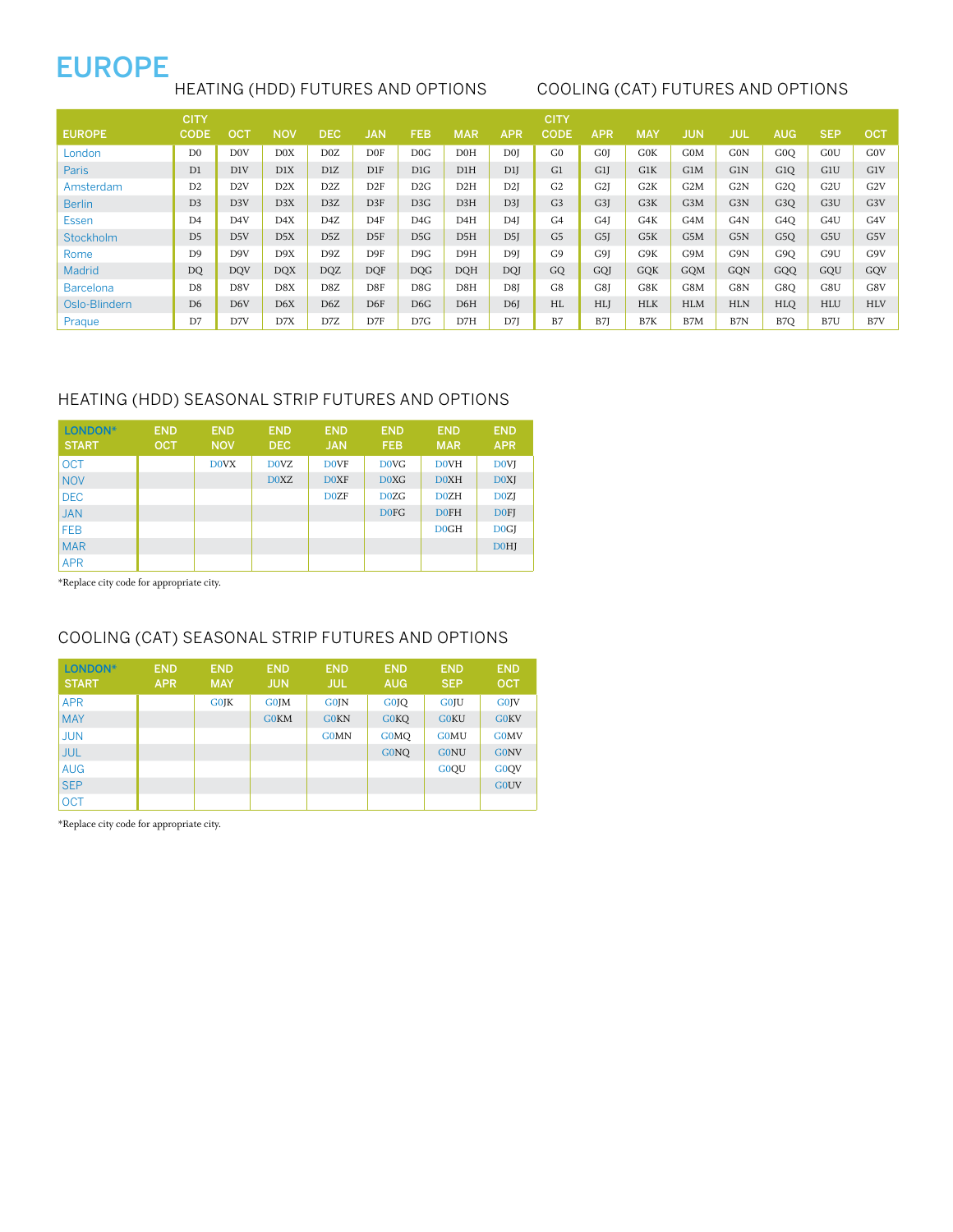# AUSTRALIA

### Heating (HDD) futures AND OPTIONS Cooling (CDD) futures AND OPTIONS

|                        | CITY |     |     |     |     |     |            |     | <b>CITY</b> |     |            |     |            |     |            |            |
|------------------------|------|-----|-----|-----|-----|-----|------------|-----|-------------|-----|------------|-----|------------|-----|------------|------------|
| <b>AUSTRALIA</b>       | CODE | APR | MAY | JUN | JUI | AUG | <b>SEP</b> | OC1 | CODE        | OC' | <b>NOV</b> | DEC | <b>JAN</b> | FEB | <b>MAR</b> | <b>APR</b> |
| Bankstown,             | 2F   | 2FI | 2FK | 2FM | 2FN | 2FQ | 2FU        | 2FV | 6T          | 6TV | 6TX        | 6TZ | 6TF        | 6TG | 6TH        | 6TI        |
| Sydney                 |      |     |     |     |     |     |            |     |             |     |            |     |            |     |            |            |
| <b>Brisbane Aero</b>   | 3F   | 3FJ | 3FK | 3FM | 3FN | 3FQ | 3FU        | 3FV | 7T          | 7TV | 7TX        | 7TZ | 7TF        | 7TG | 7TH        | 7T         |
| Melbourne              | 4F   | 4F  | 4FK | 4FM | 4FN | 4FQ | 4FU        | 4FV | 8T          | 8TV | 8TX        | 8TZ | 8TF        | 8TG | 8TH        | 8TJ        |
| <b>Regional Office</b> |      |     |     |     |     |     |            |     |             |     |            |     |            |     |            |            |

### HEATING (HDD) SEASONAL STRIP FUTURES and options

| <b>BANKSTOWN*</b><br><b>START</b> | <b>END</b><br><b>APR</b> | <b>END</b><br><b>MAY</b> | <b>END</b><br><b>JUN</b> | <b>END</b><br><b>JUL</b> | <b>END</b><br><b>AUG</b> | <b>END</b><br><b>SEP</b> | <b>END</b><br><b>OCT</b> |
|-----------------------------------|--------------------------|--------------------------|--------------------------|--------------------------|--------------------------|--------------------------|--------------------------|
| <b>APR</b>                        |                          | $2$ FJK                  | $2$ FJM                  | $2$ FJN                  | 2FJQ                     | 2FJU                     | $2$ FJV                  |
| <b>MAY</b>                        |                          |                          | 2FKM                     | 2FKN                     | 2FKQ                     | 2FKU                     | 2FKV                     |
| <b>JUN</b>                        |                          |                          |                          | 2FMN                     | 2FMO                     | 2FMU                     | 2FMV                     |
| <b>JUL</b>                        |                          |                          |                          |                          | 2FNO                     | 2FNU                     | 2FNV                     |
| <b>AUG</b>                        |                          |                          |                          |                          |                          | 2FOU                     | 2FOV                     |
| <b>SEP</b>                        |                          |                          |                          |                          |                          |                          | 2FUV                     |
| <b>OCT</b>                        |                          |                          |                          |                          |                          |                          |                          |

\*Replace city code for appropriate city.

### COOLING (CDD) SEASONAL STRIP FUTURES and options

| <b>BANKSTOWN*</b><br><b>START</b> | <b>END</b><br><b>OCT</b> | <b>END</b><br><b>NOV</b> | <b>END</b><br><b>DEC</b> | <b>END</b><br><b>JAN</b> | <b>END</b><br><b>FEB</b> | <b>END</b><br><b>MAR</b> | <b>END</b><br><b>APR</b> |
|-----------------------------------|--------------------------|--------------------------|--------------------------|--------------------------|--------------------------|--------------------------|--------------------------|
| <b>OCT</b>                        |                          | 6TVX                     | 6TVZ                     | 6TVF                     | 6TVG                     | 6TVH                     | 6TVJ                     |
| <b>NOV</b>                        |                          |                          | 6TXZ                     | 6TXF                     | 6TXG                     | 6TXH                     | 6TXJ                     |
| <b>DEC</b>                        |                          |                          |                          | 6TZF                     | 6TZG                     | 6TZH                     | 6TZJ                     |
| <b>JAN</b>                        |                          |                          |                          |                          | 6TFG                     | 6TFH                     | 6TFJ                     |
| <b>FEB</b>                        |                          |                          |                          |                          |                          | 6TGH                     | 6TGJ                     |
| <b>MAR</b>                        |                          |                          |                          |                          |                          |                          | 6THJ                     |
| <b>APR</b>                        |                          |                          |                          |                          |                          |                          |                          |

\*Replace city code for appropriate city.

# **JAPAN**

### DAILY AVERAGE TEMPERATURE (CAT) futures AND OPTIONS

| JAPAN <sub>4</sub> | DC1        | <b>NOV</b> | DEC | JAN        | FEB        | <b>MAR</b> | APR | <b>MAY</b> | JUN | jul        | AUG | SEP |
|--------------------|------------|------------|-----|------------|------------|------------|-----|------------|-----|------------|-----|-----|
| <b>Tokyo</b>       | G6V        | G6X        | G6Z | G6F        | G6G        | G6H        | G6J | G6K        | G6M | G6N        | G6O | G6U |
| Osaka              | G7V        | G7X        | G7Z | G7F        | G7G        | G7H        | G7J | G7K        | G7M | G7N        | G7O | G7U |
| <b>Hiroshima</b>   | <b>HMV</b> | <b>HMX</b> | HMZ | <b>HMF</b> | <b>HMG</b> | <b>HMH</b> | HJJ | HJK        | HJM | <b>HIN</b> | HJC | HJU |

### COOLING (CAT) Seasonal Strip futures and options

| <b>TOKYO*</b><br><b>Start</b> | <b>END</b><br><b>JAN</b> | <b>END</b><br><b>FEB</b> | <b>END</b><br><b>MAR</b> | <b>END</b><br><b>APR</b> | <b>END</b><br><b>MAY</b> | <b>END</b><br><b>JUN</b> | <b>END</b><br><b>JUL</b> | <b>END</b><br><b>AUG</b> | <b>END</b><br><b>SEP</b> | <b>END</b><br><b>OCT</b> | <b>END</b><br><b>NOV</b> | <b>END</b><br><b>DEC</b> |
|-------------------------------|--------------------------|--------------------------|--------------------------|--------------------------|--------------------------|--------------------------|--------------------------|--------------------------|--------------------------|--------------------------|--------------------------|--------------------------|
| <b>JAN</b>                    |                          | G6FG                     | G6FH                     | G6FJ                     | G6FK                     | G6FM                     | G6FN                     | G6FO                     | G6FU                     | G6FV                     | G6FX                     | G6FZ                     |
| <b>FEB</b>                    | G6GF                     |                          | G6GH                     | G6GJ                     | G6GK                     | G6GM                     | G6GN                     | G6GO                     | G6GU                     | G6GV                     | G6GX                     | G6GZ                     |
| <b>MAR</b>                    | G6HF                     | G6HG                     |                          | G6HJ                     | G6HK                     | G6HM                     | G6HN                     | G6HO                     | G6HU                     | G6HV                     | G6HX                     | G6HZ                     |
| <b>APR</b>                    | G6JF                     | G6JG                     | G6JH                     |                          | G6JK                     | G6JM                     | G6JN                     | G6JO                     | G6JU                     | G6JV                     | G6JX                     | $G6$ <sub>IZ</sub>       |
| <b>MAY</b>                    | G6KF                     | G6KG                     | G6KH                     | G6KJ                     |                          | G6KM                     | G6KN                     | G6KO                     | G6KU                     | G6KV                     | G6KX                     | G6KZ                     |
| <b>JUN</b>                    | G6MF                     | G6MG                     | G6MH                     | G6MJ                     | G6MK                     |                          | G6MN                     | G6MO                     | G6MU                     | G6MV                     | G6MX                     | G6MZ                     |
| <b>JUL</b>                    | G6NF                     | G6NG                     | G6NH                     | G6NJ                     | G6NK                     | G6NM                     |                          | G6NO                     | G6NU                     | G6NV                     | G6NX                     | G6NZ                     |
| <b>AUG</b>                    | G6OF                     | G6QG                     | G6OH                     | G6QJ                     | G6OK                     | G6OM                     | G6ON                     |                          | G6OU                     | G6OV                     | G6QX                     | G6QZ                     |
| <b>SEP</b>                    | G6UF                     | G6UG                     | G6UH                     | G6UJ                     | G6UK                     | G6UM                     | G6UN                     | G6UO                     |                          | G6UV                     | G6UX                     | G6UZ                     |
| <b>OCT</b>                    | G6VF                     | G6VG                     | G6VH                     | G6VJ                     | G6VK                     | G6VM                     | G6VN                     | G6VO                     | G6VU                     |                          | G6VX                     | G6VZ                     |
| <b>NOV</b>                    | G6XF                     | G6XG                     | G6XH                     | G6XJ                     | G6XK                     | G6XM                     | G6XN                     | G6XO                     | G6XU                     | G6XV                     |                          | G6XZ                     |
| <b>DEC</b>                    | G6ZF                     | G6ZG                     | G6ZH                     | G6ZJ                     | G6ZK                     | G6ZM                     | G6ZN                     | G6ZO                     | G6ZU                     | G6ZV                     | G6ZX                     |                          |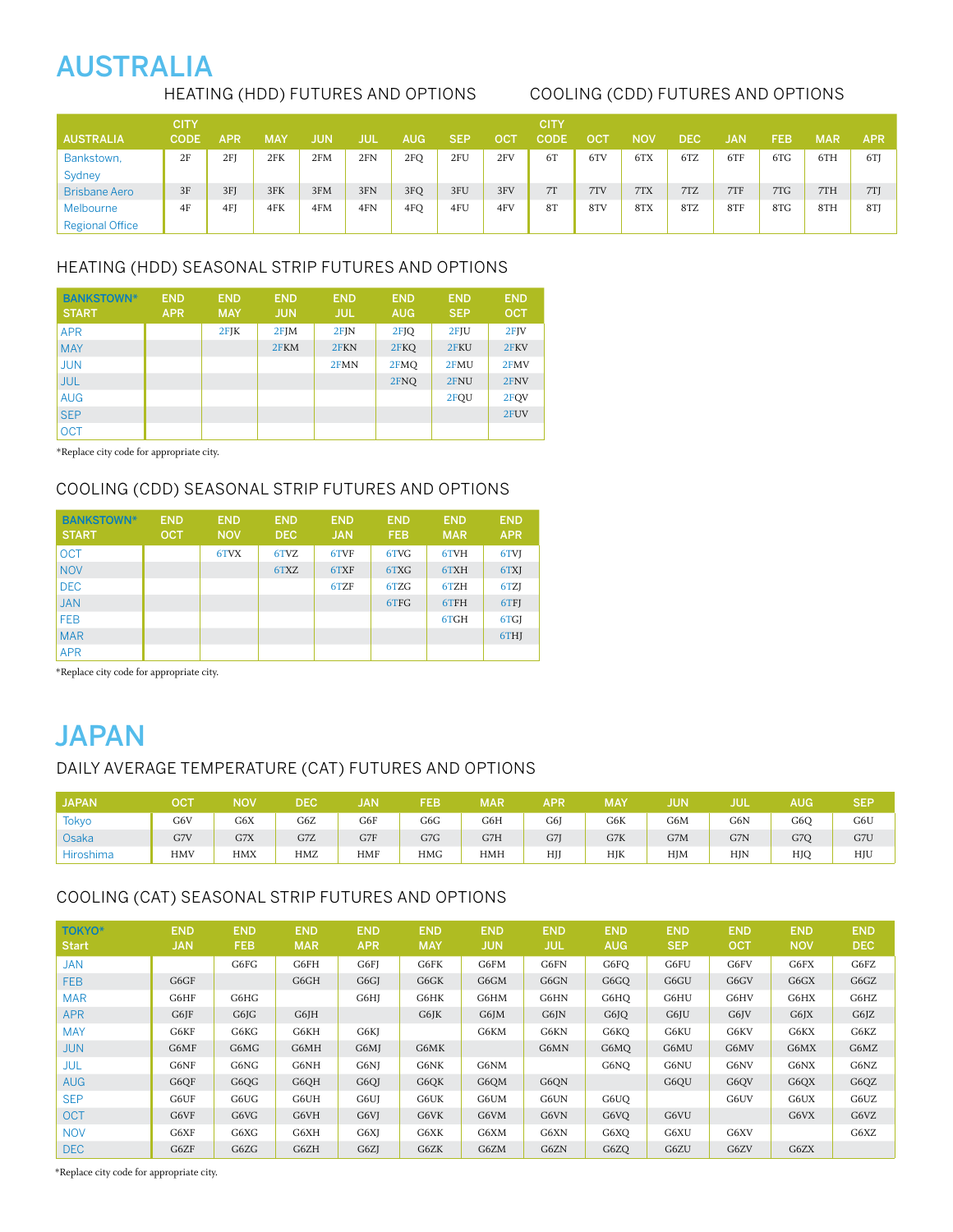# HURRICANE

### HURRICANE futures, OPTIONS And Binary Options

|                |                            | CAT-IN-A-BOX GALVESTON-MOBILE |                            | <b>EASTERN U.S.</b>   |  |  |
|----------------|----------------------------|-------------------------------|----------------------------|-----------------------|--|--|
| <b>NAMES</b>   | <b>FUTURES AND OPTIONS</b> | <b>BINARY OPTIONS</b>         | <b>FUTURES AND OPTIONS</b> | <b>BINARY OPTIONS</b> |  |  |
| A              | HP1                        | P12                           | HX1                        | X12                   |  |  |
| B              | HP <sub>2</sub>            | P22                           | HX2                        | X22                   |  |  |
| C              | HP3                        | P32                           | HX3                        | X32                   |  |  |
| D              | HP4                        | P42                           | HX4                        | X42                   |  |  |
| E              | HP5                        | P52                           | HX5                        | X52                   |  |  |
| F              | HP6                        | P62                           | HX6                        | X62                   |  |  |
| G              | HP7                        | P72                           | HX7                        | X72                   |  |  |
| н              | HP8                        | P82                           | HX8                        | X82                   |  |  |
|                | HP9                        | P92                           | HX9                        | X92                   |  |  |
| J              | HP0                        | <b>P02</b>                    | HX0                        | X02                   |  |  |
| Κ              | HS1                        | S12                           | HG1                        | G1B                   |  |  |
| L              | HS <sub>2</sub>            | S <sub>22</sub>               | HG <sub>2</sub>            | G2B                   |  |  |
| M              | HS3                        | S32                           | HG3                        | G3B                   |  |  |
| N              | HS4                        | S42                           | HG4                        | G4B                   |  |  |
| O              | HS5                        | S52                           | HG5                        | G5B                   |  |  |
| P              | HS6                        | S62                           | HG6                        | G6B                   |  |  |
| R              | HS7                        | S72                           | HG7                        | G7B                   |  |  |
| ${\sf S}$      | HS8                        | S82                           | HG8                        | $_{\rm{G8B}}$         |  |  |
| T.             | HS9                        | S92                           | HG9                        | G9B                   |  |  |
| V              | HS0                        | <b>S02</b>                    | HG0                        | GOB                   |  |  |
| W              | HN1                        | NH1                           | HF1                        | F12                   |  |  |
| Alpha          | HN2                        | NH2                           | HF <sub>2</sub>            | F22                   |  |  |
| <b>Beta</b>    | HN3                        | NH3                           | HF3                        | F32                   |  |  |
| Gamma          | HN4                        | NH <sub>4</sub>               | HF4                        | F42                   |  |  |
| <b>Delta</b>   | HN5                        | NH5                           | HF5                        | F52                   |  |  |
| <b>Epsilon</b> | HN <sub>6</sub>            | NH <sub>6</sub>               | HF6                        | F62                   |  |  |
| Zeta           | $\rm H N7$                 | NH7                           | HF7                        | F72                   |  |  |
| Eta            | H <sub>N</sub> 8           | $_{\rm NH8}$                  | HF8                        | F82                   |  |  |
| Theta          | HN9                        | NH <sub>9</sub>               | HF9                        | F92                   |  |  |
| lota           | HNO                        | NH <sub>0</sub>               | HF0                        | F02                   |  |  |

### HURRICANE seasonal FUTURES, options and binary options

| <b>REGION</b>                   | <b>FUTURES</b> | <b>OPTIONS</b> | <b>BINARY</b><br><b>OPTIONS</b> |
|---------------------------------|----------------|----------------|---------------------------------|
| <b>Gulf Coast</b>               | <b>HGA</b>     | OGA            | <b>BHG</b>                      |
| Florida                         | <b>HFA</b>     | <b>OFA</b>     | <b>BHF</b>                      |
| Southern Atlantic Coast         | <b>HHA</b>     | <b>OSA</b>     | <b>BHS</b>                      |
| Northern Atlantic Coast         | <b>HNA</b>     | <b>ONA</b>     | <b>BHR</b>                      |
| Eastern U.S.                    | <b>HXA</b>     | OXA            | <b>BHX</b>                      |
| Cat-In-A-Box - Galveston-Mobile | <b>HPA</b>     | <b>OPA</b>     | <b>BHB</b>                      |
| <b>Florida Gold Coast</b>       |                |                | <b>BMF</b>                      |

### Hurricane Second Event Seasonal Max Binary Options

| <b>REGION</b>                  | <b>BINARY OPTIONS</b>       |
|--------------------------------|-----------------------------|
| <b>Gulf Coast</b>              | MG <sub>2</sub>             |
| Florida                        | MF2                         |
| <b>Southern Atlantic Coast</b> | HM2                         |
| <b>Northern Atlantic Coast</b> | MR <sub>2</sub>             |
| Eastern U.S.                   | MX2                         |
| Cat-In-A-Box                   | M <sub>B</sub> <sub>2</sub> |
| <b>Gulf Coast and Florida</b>  | GF2                         |
| <b>Florida Gold Coast</b>      | FM2                         |

### HURRICANE seasonal maximum FUTURES, options and binary options

| <b>REGION</b>                   | <b>FUTURES</b> | <b>OPTIONS</b> | <b>BINARY</b><br><b>OPTIONS</b> |
|---------------------------------|----------------|----------------|---------------------------------|
| <b>Gulf Coast</b>               | <b>HGM</b>     | OGM            | <b>MHG</b>                      |
| <b>Florida</b>                  | <b>HFM</b>     | <b>OFM</b>     | <b>MHF</b>                      |
| Southern Atlantic Coast         | <b>HSM</b>     | <b>OSM</b>     | <b>MHS</b>                      |
| Northern Atlantic Coast         | <b>HNM</b>     | <b>ONM</b>     | <b>MHR</b>                      |
| Eastern U.S.                    | <b>HXM</b>     | OXM            | <b>MHX</b>                      |
| Cat-In-A-Box - Galveston-Mobile | <b>HPM</b>     | <b>OPM</b>     | <b>MHB</b>                      |
| <b>Gulf Coast and Elordia</b>   |                |                | <b>BGF</b>                      |
| <b>Florida Gold Coast</b>       |                |                | <b>MFM</b>                      |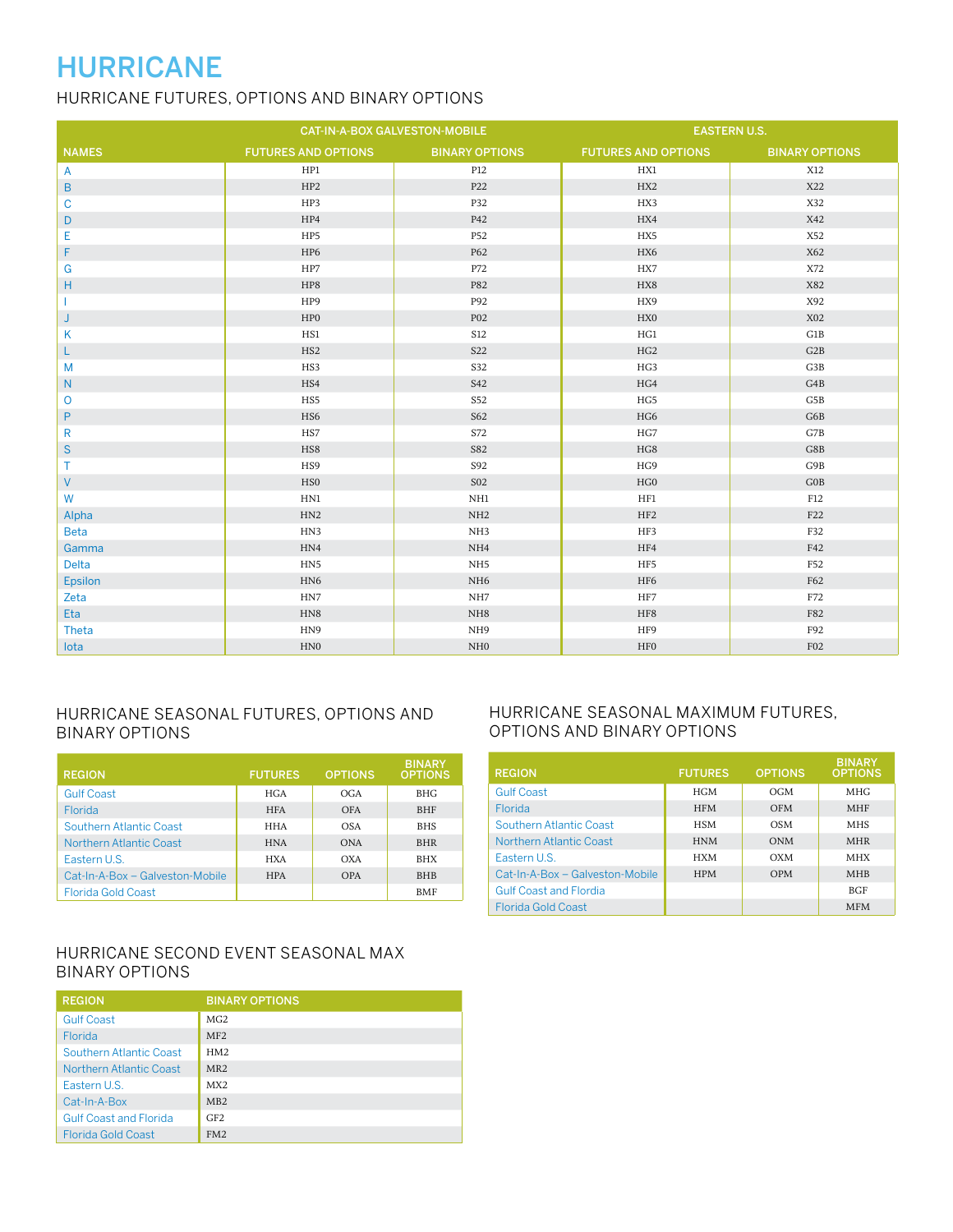# FROST

frost INDEX futures AND OPTIONS

| <b>CITY</b> | <b>MONTHLY CODE</b> | <b>NOV-MAR STRIP</b> |
|-------------|---------------------|----------------------|
| Amsterdam   | <b>E7</b>           | F7YH                 |

## **SNOWFALL**

### SNOWFALL INDEX FUTURES AND OPTIONS

|                         | <b>CITY CODE</b> | <b>NOV</b>   | DEC.       | <b>JAN</b> | <b>FEB</b>   | <b>MAR</b> | <b>APR</b> |
|-------------------------|------------------|--------------|------------|------------|--------------|------------|------------|
| <b>Boston Logan</b>     | SB               | <b>SBX</b>   | <b>SBZ</b> | SBF        | <b>SBG</b>   | <b>SBH</b> | SBJ        |
| International           |                  |              |            |            |              |            |            |
| <b>New York Central</b> | <b>SX</b>        | <b>SXX</b>   | <b>SXZ</b> | <b>SXF</b> | <b>SXG</b>   | <b>SXH</b> | <b>SXI</b> |
| Park                    |                  |              |            |            |              |            |            |
| Chicago O'Hare          | SW               | <b>SWX</b>   | SWZ        | SWF        | <b>SWG</b>   | <b>SWH</b> | SWJ        |
| International           |                  |              |            |            |              |            |            |
| <b>Minneapolis</b>      | <b>BV</b>        | <b>BVX</b>   | <b>BVZ</b> | <b>BVF</b> | <b>BVG</b>   | <b>BVH</b> | <b>BVJ</b> |
| International           |                  |              |            |            |              |            |            |
| Detroit                 | EK               | <b>EKX</b>   | EKZ        | <b>EKF</b> | EKG          | <b>EKH</b> | EKJ        |
| International           |                  |              |            |            |              |            |            |
| New York                | FG               | $_{\rm FGX}$ | FGZ        | FGF        | $_{\rm FGG}$ | FGH        | FGJ        |
| LaGuardia               |                  |              |            |            |              |            |            |

### SNOWFALL SEASONAL STRIP FUTURES AND OPTIONS

| <b>BOSTON LOGAN INTERNATIONAL*</b> |                |                |                |                |                |
|------------------------------------|----------------|----------------|----------------|----------------|----------------|
| <b>START</b>                       | <b>END DEC</b> | <b>END JAN</b> | <b>END FEB</b> | <b>END MAR</b> | <b>END APR</b> |
| <b>NOV</b>                         | <b>SBXZ</b>    | <b>SBXF</b>    | <b>SBXG</b>    | <b>SBXH</b>    | <b>SBXJ</b>    |
| DEC                                |                | <b>SBZF</b>    | <b>SBZG</b>    | <b>SBZH</b>    | <b>SBZJ</b>    |
| <b>JAN</b>                         |                |                | <b>SBFG</b>    | <b>SBFH</b>    | <b>SBFJ</b>    |
| <b>FEB</b>                         |                |                |                | <b>SBGH</b>    | <b>SBGJ</b>    |
| <b>MAR</b>                         |                |                |                |                | <b>SBHJ</b>    |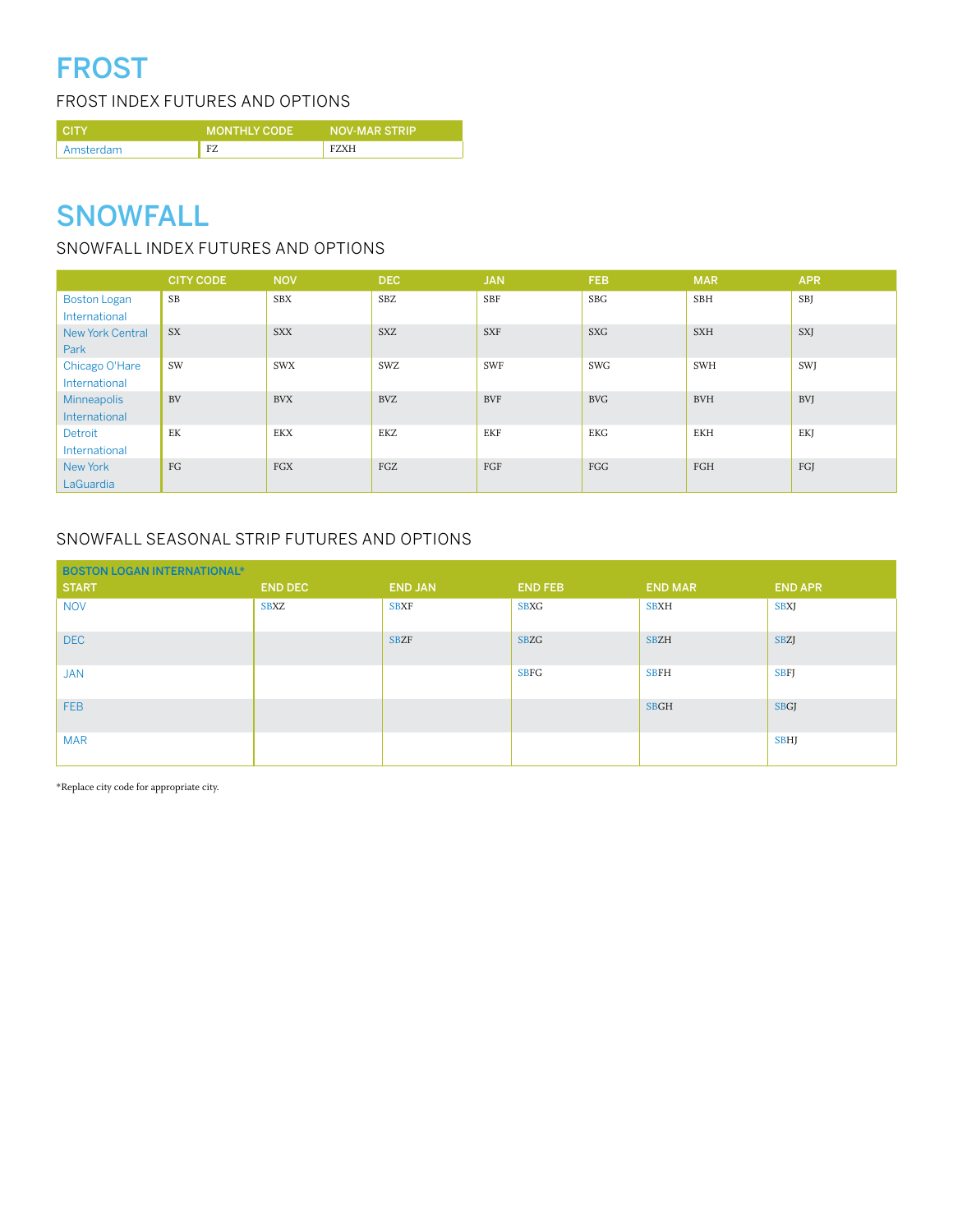### SNOWFALL MONTHLY BINARY OPTIONS

| <b>CITIES</b>           | <b>CITY CODE</b> | <b>NOV</b> | <b>DEC</b> | <b>JAN</b> | <b>FEB</b> | <b>MAR</b> | <b>APR</b> |
|-------------------------|------------------|------------|------------|------------|------------|------------|------------|
| <b>Boston Logan</b>     | <b>BN</b>        | <b>BNX</b> | <b>BNZ</b> | <b>BNF</b> | <b>BNG</b> | <b>BNH</b> | <b>BNJ</b> |
| International           |                  |            |            |            |            |            |            |
| <b>New York Central</b> | YN               | <b>YNX</b> | <b>YNZ</b> | <b>YNF</b> | <b>YNG</b> | <b>YNH</b> | YNJ        |
| Park                    |                  |            |            |            |            |            |            |
| Chicago O'Hare          | CI               | <b>CIX</b> | CIZ        | <b>CIF</b> | <b>CIG</b> | <b>CIH</b> | <b>CII</b> |
| International           |                  |            |            |            |            |            |            |
| <b>Minneapolis</b>      | FE               | <b>FEX</b> | FEZ        | FEF        | FEG        | FEH        | FEJ        |
| International           |                  |            |            |            |            |            |            |
| Detroit                 | DX               | DXX        | <b>DXZ</b> | <b>DXF</b> | DXG        | <b>DXH</b> | <b>DX</b>  |
| International           |                  |            |            |            |            |            |            |
| New York                | <b>NN</b>        | <b>NNX</b> | <b>NNZ</b> | <b>NNF</b> | <b>NNG</b> | <b>NNH</b> | <b>NNJ</b> |
| LaGuardia               |                  |            |            |            |            |            |            |

### SNOWFALL SEASONAL STRIP BINARY OPTIONS

| <b>BOSTON LOGAN INTERNATIONAL*</b> |                |                |                |                |                |  |  |  |  |
|------------------------------------|----------------|----------------|----------------|----------------|----------------|--|--|--|--|
| <b>START</b>                       | <b>END DEC</b> | <b>END JAN</b> | <b>END FEB</b> | <b>END MAR</b> | <b>END APR</b> |  |  |  |  |
| <b>NOV</b>                         | <b>BNXZ</b>    | <b>BNXF</b>    | <b>BNXG</b>    | <b>BNXH</b>    | <b>BNXJ</b>    |  |  |  |  |
| DEC                                |                | <b>BNZF</b>    | <b>BNZG</b>    | <b>BNZH</b>    | <b>BNZJ</b>    |  |  |  |  |
| <b>JAN</b>                         |                |                | <b>BNFG</b>    | <b>BNFH</b>    | <b>BNFJ</b>    |  |  |  |  |
| <b>FEB</b>                         |                |                |                | <b>BNGH</b>    | <b>BNGJ</b>    |  |  |  |  |
| <b>MAR</b>                         |                |                |                |                | <b>BNHJ</b>    |  |  |  |  |